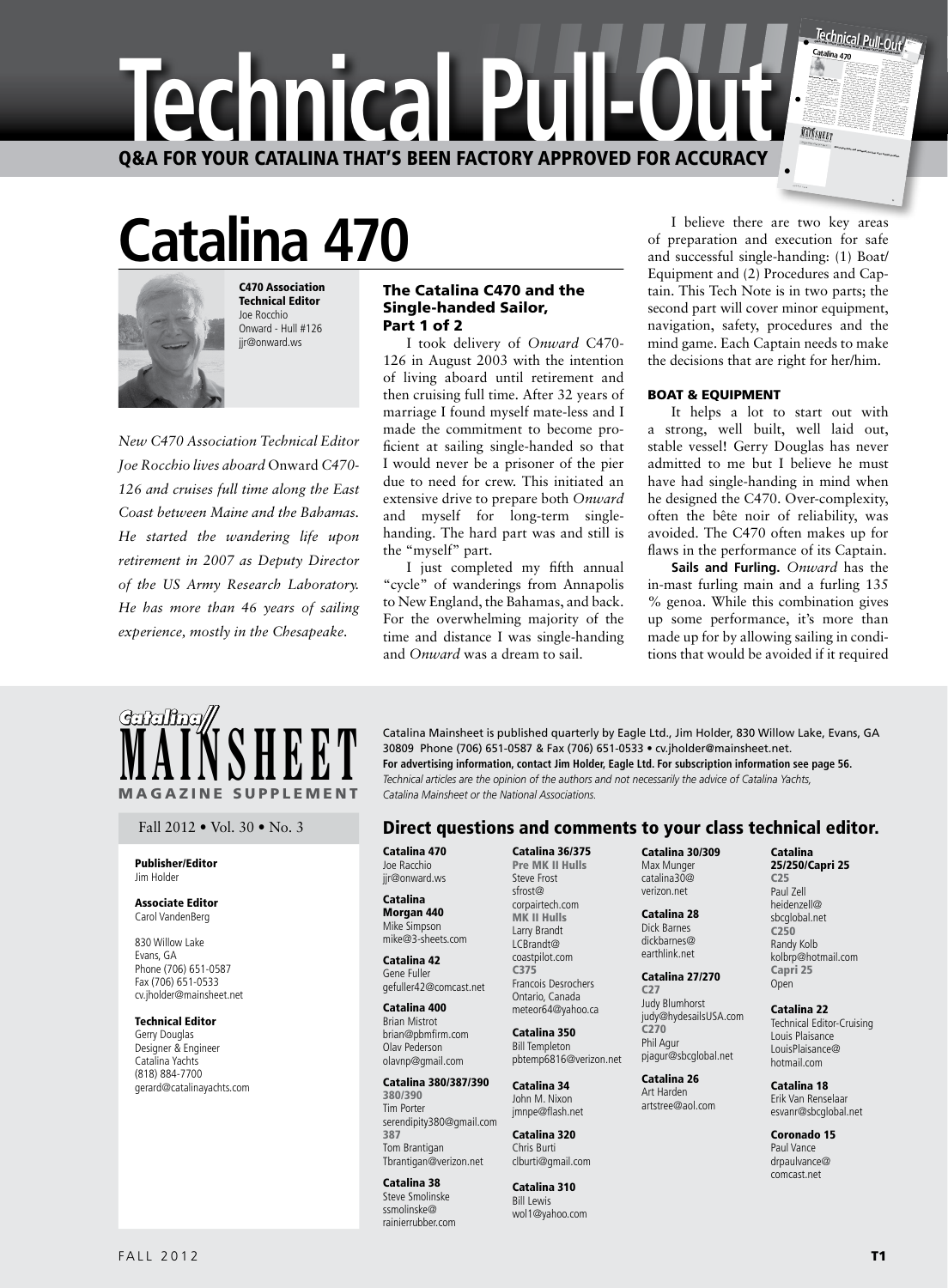

sail handling on deck. If I was starting over today, in-boom furling with a larger mainsail and battened roach would deserve a close look.

Genoa Furling. I have run my genoa furling line across the portside deck at the shrouds, up onto the port companionway deck and through a sheave in the traveler base to a rope clutch that replaced the clam cleat previously used for the port end of the mainsheet. The line crosses the side deck below toe level so it will not trip one up and the natural tendency to grab the shrouds as one passes also enhances safety. I bring the furling line to my starboard electric winch (port winch used as a turning block) for rapid and effortless furling under all conditions.

Inner Forestay and Staysail. My mast was rigged to accept an inner forestay and running backstays. During construction, the factory reinforced the foredeck for the inner forestay. Over time, experience led to the decision that the added complexity and wear of moving the genoa through the slot between the two forestays with the potential need to go out on deck to fix a stuck sail is too high a price to pay for the benefit derived. So, a single headsail remains. Under winds of up to 25 knots that allow a reach of any type, Onward sails happily under genoa alone without the need to reef – just sucking up gusts for added speed.

Mainsheet. Onward's mainsheet was converted to single-ended and the original starboard clam cleat was replaced with a rope clutch. Under sail, the clutch is open and the mainsheet is led onto the starboard electric winch where it can be trimmed with the winch, eased, or rapidly set free under adverse conditions.

**Snubber.** A size 6 winch was installed just forward of the starboard electric winch and toward the centerline. This serves as a snubber when a line needs to be eased and the winch is in use.

Rope Clutches. All running lines except the genoa sheets run through rope clutches as they provide rapid and secure control of lines with easily visible verification.

Electric Winch. The standard electric No. 44 dual-speed winch on the starboard bridge deck does all the hard work of line tensioning, furling and unfurling (and dinghy hoisting). A second electric winch on the port side would be convenient and provide nice redundancy; however, the manual winch can be used as a turning block to enable the starboard electric winch to handle any port side line. Electric versions of the No. 66 genoa winches would be nice to have, too. But for less than 2% of the cost, a 28-V Milwaukee 1/2" battery-operated electric drill with 90° chuck and a Winchbit adapter do the job well if not as elegantly.



Whisker Pole. Onward does not carry a whisker pole because the need to go onto the foredeck and the risks from handling the pole and large sail loads were deemed to high.

Boom Brake. One of the potentially most destructive problems one can encounter is an unintentional jibe. The boom brake is very effective with proper attention to adjustment of line tension and friction. An added bonus is quieting boom noise while in a rolly anchorage.

**Bow Thruster.** Onward is equipped with a bow thruster that is very useful under the right circumstances - for finesse versus brute strength. The general rule is: never put the boat in a condition where the thruster is needed to handle it. It does not take much more than a 10-knot crosswind to overpower a thruster.

Extra Fuel Tank. A 55-gal. fuel tank replaced the equivalent port midships water tank. This adds about 250+ nautical miles of motoring range.

Fuel Manifold and Filter System. A custom fuel manifold enables fuel to be transferred from any of the three tanks. Either of the two Raycor filter/ water separators can be isolated and the water bowl drained and/or the filter element changed while the engine is running. Research revealed that the average size of fine particles from sludge in the fuel tanks is about 10 microns. I discontinued use of the recommended 20-micron filters in favor of a 2-micron (same as the final filter on the 4JH3TE) filters that are changed regularly with their performance monitored via a vacuum gauge. An electric transfer pump can be switched into line so fuel can be moved about or filtered without using the engine.

Electrical Power. Plenty of electrical power and redundancy is in place as there is enough to worry about aboard. Onward has a Fischer-Panda 8-kw diesel generator, two 85-watt photocell arrays (a third 135-watt array will likely be added this year) with a BlueSky controller as well as an AirX wind generator. A Link 2000 provides power management with a PathMaker battery combiner. There are four separate battery banks: house bank; engine starter/ backup; bow thruster and LectraSan; and generator starting battery. All but the latter are charged via the combiner. Trojan T1275 12-V golf cart batteries replaced the original lead-acid batteries, for higher reliability, higher energy density, and easier to handle form factor at a lower cost.

Lighting. All running lights were replaced with factory encapsulated